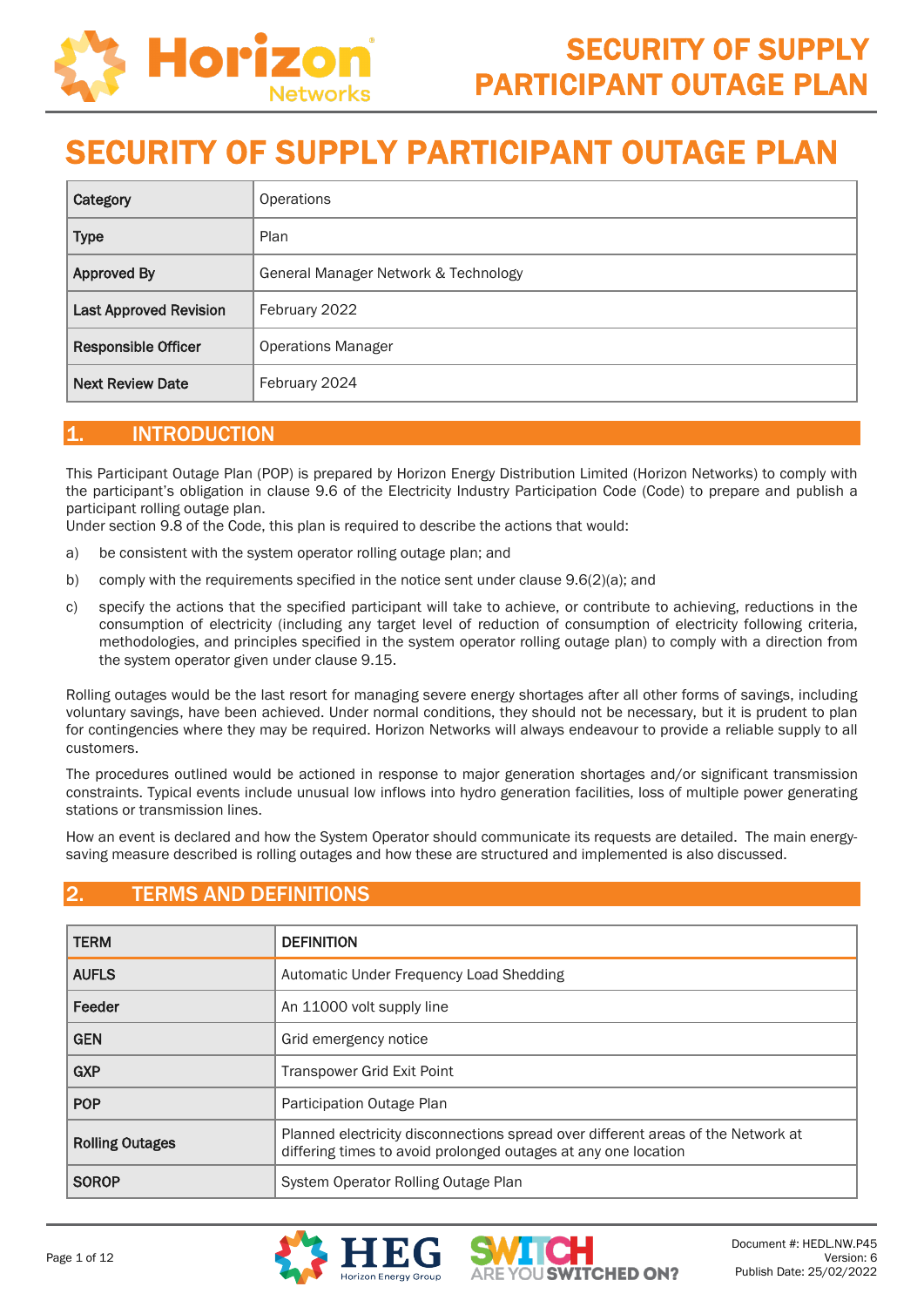

| <b>TERM</b>                        | <b>DEFINITION</b>                                                |
|------------------------------------|------------------------------------------------------------------|
| <b>System Operator</b>             | Transpower - New Zealands Electricity System Operator            |
| <b>Supply Shortage Declaration</b> | Declaration made by the System Operator under Part 9 of the code |

Table 1 Definitions

### 3. BACKGROUND

Part 9 Subpart 2 of the Code sets out how supply shortage situations will be managed. Under the provisions of the Code, the system operator has powers to direct outages following a supply shortage declaration. As a specified participant, Horizon Networks must comply with any direction given to it following the declaration by the system operator following a supply shortage declaration. A supply shortage declaration may apply to:

- a) All of New Zealand; or
- b) Regions specified in the declaration

#### 3.1 Electricity Authority (The Authority)

The Electricity Authority (Authority) is an independent Crown entity responsible for the efficient operation of the New Zealand electricity market. The Authority's purpose is to promote competition in, reliable supply by, and the efficient operation of, the electricity industry for the long-term benefit of consumers.

The core functions of the Authority are to:

- a) make and administer the Electricity Industry Participation Code 2010 (Code) governing the New Zealand electricity market;
- b) undertake market-facilitation measures (such as providing education, guidelines, information, and model arrangements) and monitor the operation and effectiveness of market- facilitation measures;
- c) monitor and enforce compliance with the Code, various regulations, and the Act;
- d) proactively monitor the performance of the electricity industry with competition, reliable supply, and efficient operation; and
- e) contract service providers to operate the New Zealand electricity system and market under the Code.

#### 3.2 Transpower NZ Limited (Transpower or System Operator)

Transpower NZ Limited, as a State Owned Enterprise, is the owner and operator of New Zealand's National Grid – the network of high voltage transmission lines and substations that transport electricity from the generation sites to many direct customers and distribution lines companies, such as Horizon Networks. As the System Operator, it also manages the real-time operation to keep the right amount of energy flow to meet the required demand.

#### 3.3 Horizon Energy Distribution Limited (Horizon Networks)

Horizon Networks is the electricity network company that owns and maintains the distribution network including overhead lines, cables, and substations that deliver electricity from the Grid Exit Point (GXP) to consumers in the Eastern Bay of Plenty.

### RANGE OF EVENTS

In general, events that could lead the System Operator to declare a supply shortage and can be categorized as:

- Developing Event Events that evolve over time. A short-term developing event could be a shortfall of generation capacity to meet a predicted peak load period. A long-term developing event could be, for example, low hydro lake or fuel levels over an extended period.
- Immediate Event Events that occur with little or no warning, usually because of a transmission line or major generation failure.

The main distinction between developing events and an immediate event is that the time does not generally allow emergency shutdowns to be advertised or customers notified before the work is undertaken. Every effort must be made to advise the affected energy retailers so that they can advise their customers.

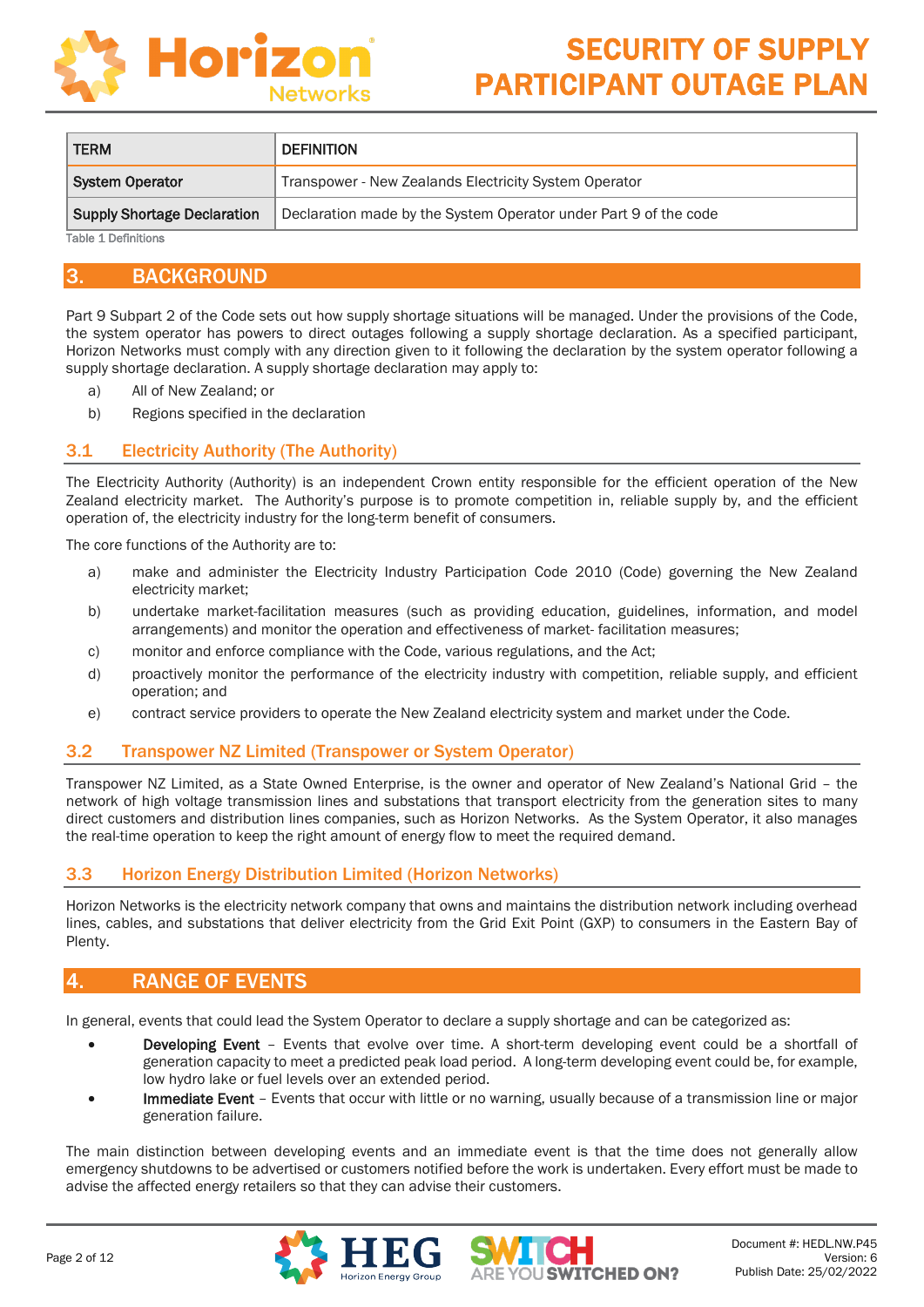

Either a developing event or an immediate event will be classed by Horizon Networks as a major incident and the General Manager Network& Technology and associated staff will follow the appropriate contingency plan to manage the incident accordingly. This also includes providing for a situation that has elements of both events at the same time.

# 5. HORIZON ENERGY ROLES & RESPONSIBILITIES

| <b>Role</b>                                | <b>Horizon Personnel</b>                                    |  |
|--------------------------------------------|-------------------------------------------------------------|--|
| Receive communication from the Authority   | CEO or General Manager Network & Technology                 |  |
| Receive communication from System Operator | Network Controllers                                         |  |
| Preparation of load shedding schedules     | <b>Operations Manager</b>                                   |  |
| Implement this plan                        | General Manager Network & Technology                        |  |
| Weekly saving report                       | <b>Operations Manager</b>                                   |  |
| Retailer notification                      | <b>Network Controllers</b>                                  |  |
| <b>Reporting to the Authority</b>          | General Manager Network & Technology                        |  |
| Reporting to media, public agencies        | General Manager Network & Technology and Operations Manager |  |

Table 2 Horizon Energy Roles & Responsibilities

Key contact details of Horizon Networks staff are maintained and published in the Electricity Industry Emergency Contact List compiled by Transpower.

## 6. ACTIONS FOR IMMEDIATE EVENTS

### 6.1 System Stability

The System Operator is required to keep enough reserve generation to cover the risk of the largest connected generator tripping or HVDC link failure. They are also required to keep the system frequency at 50 Hz. If a large generator trips, it may cause a reduction in frequency which if not rectified can result in other generators tripping and lead to cascade breakdown of the transmission systems.

As the reserve generation cannot immediately pick up the load of a disconnected generator, an immediate load reduction is required until additional generation can pick up the load. Automatic load shedding groups reduce the load in stages until the frequency stabilises.

To recover from immediate events, electricity consumption can be reduced by:

- Reserve market;
- Automatic Under Frequency Load Shedding (AUFLS);
- Manual shedding.

#### 6.2 Reserve Market

Generators and load users with an interruptible load such as distribution networks may offer in reserve capacity to cover the risk of the largest generating unit or a critical transmission line tripping. The ability to do this is affected by the number of frequency capable relays installed and the likely revenue stream from the market less the compliance costs of a participant in the reserve market. Horizon Networks does not presently participate in this market however have a major customer that does participate in the reserve market.

| GXP       | Percentage of Average Annual Demand Available for Interruptible<br>Load (MW) |  |  |
|-----------|------------------------------------------------------------------------------|--|--|
| Edgecumbe | Up tp 8MW                                                                    |  |  |

Table 3 Horizon Energy Customer Interruptible Load



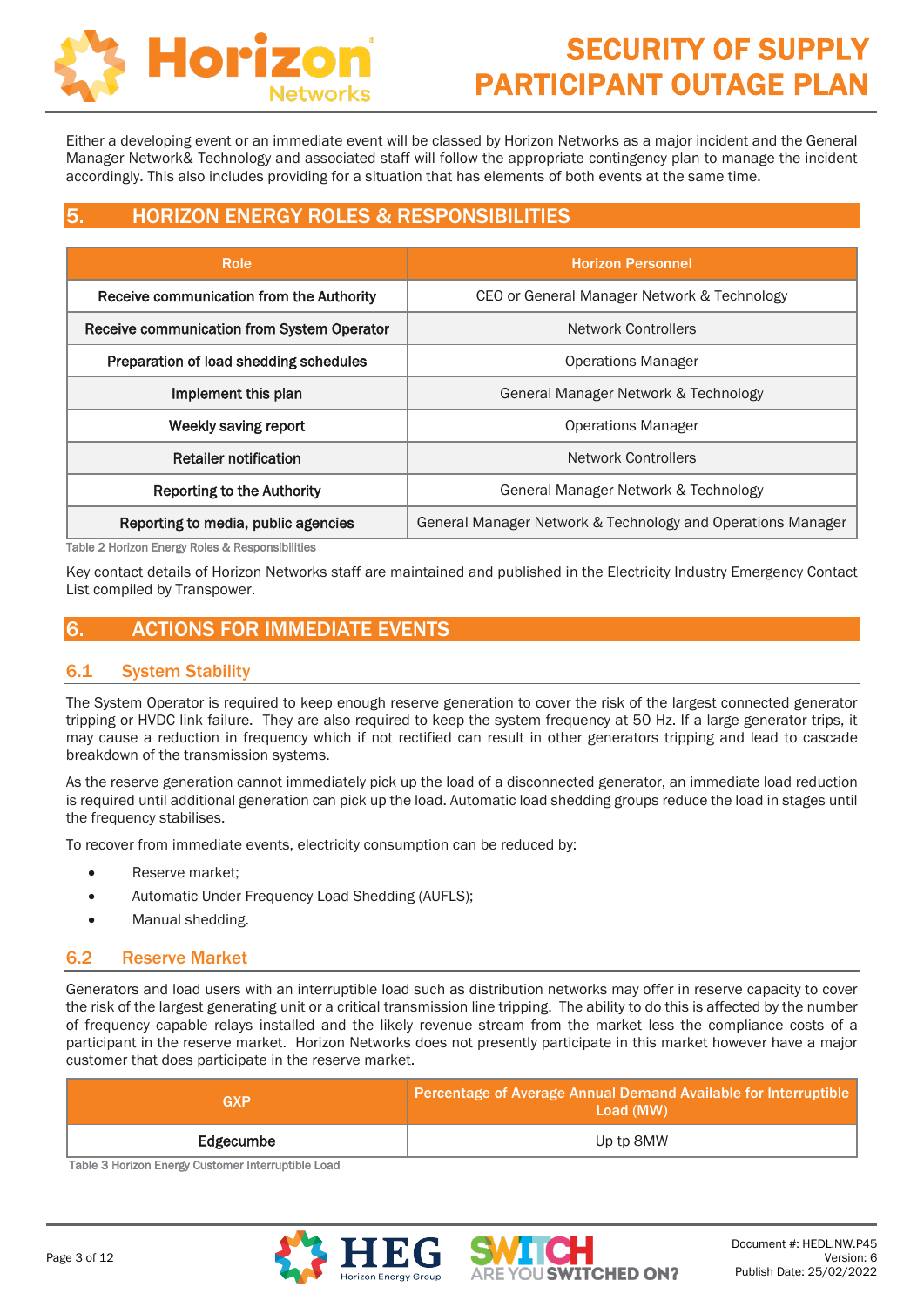

#### 6.3 Disconnecting Customers

#### 6.3.1 Automatic Under Frequency Load Shedding (AUFLS)

If the load shed by the reserve market tripping is insufficient to stabilise the network, further automatic load reduction is required. Horizon has prepared two blocks of load zone 1 and zone 2, to be dropped by automatic under frequency sensing relays. The AUFLS regime is currently under review by the system operator, the number of blocks and trip settings may change as a result.

#### 6.3.2 AUFLS Zone 1

If the system frequency fails to recover after the reserve market load shed, AUFLS zone 1 shedding by Transpower will occur. This will shed 16% of Horizon Networks' load by disconnecting customers' supply. Refer to Appendix A for all the listed AUFLS feeders.

#### 6.3.3 AUFLS Zone 2

If zone 1 tripping fails to restore frequency, zone 2 will activate. This will disconnect a further 16% of Horizon Networks' network instantaneous load.

#### 6.3.4 Manual Shedding

If AUFLS zone 1 and zone 2 tripping fail to stabilise frequency, the System Operator will shed more load manually. Once the frequency has stabilised, the System Operator will advise the Horizon Networks duty controller when the load can be restored.

#### 6.4 Supply Restoration

Restoration of the disconnected load must be in conjunction with the System Operator to prevent overloading the transmission network and further instability.

Horizon will use best endeavours to:

- Not increase or decrease demand by more than 25MW in any five minute period without the system operators prior approval
- Minimise the impact on frequency and voltage stability
- Minimise the disconnection and restoration of demand during times when typically ramping up or down in the region affected by the supply shortage (for example, either side of morning and evening peaks)"

Horizon's Energy's Control Room is responsible for monitoring for overload conditions within the Horizon network during the restoration process.

#### 6.5 Overlap with Transmission Grid Emergency

The System Operator may request Horizon Networks to reduce load under a Grid Emergency Notice (GEN). Horizon Energy would shed load in the order described in section [7](#page-3-0)

If an immediate event is in place, the grid emergency will take precedence.

#### 6.6 System Operator Declarations

For some immediate events, the System Operator may direct that rolling outages are required to be implemented. In such a situation, the procedures for developing events will need to be implemented as per Section 7.5.

## <span id="page-3-0"></span>7. ACTIONS FOR DEVELOPING EVENTS

If the System Operator requests a load reduction for a planned developing event, Horizon Energy would reduce supply to meet the System Operators saving targets. The targets are expected to be a weekly energy saving plan that is reviewed each week. To reduce energy usage, Horizon Energy would disconnect 11 kV feeders in a controlled sequence as shown in Appendix A to enable targets to be reached. There may be financial penalties for not meeting the targets specified by the System Operator. In general, water heating load shedding is not a practical choice for these category events.



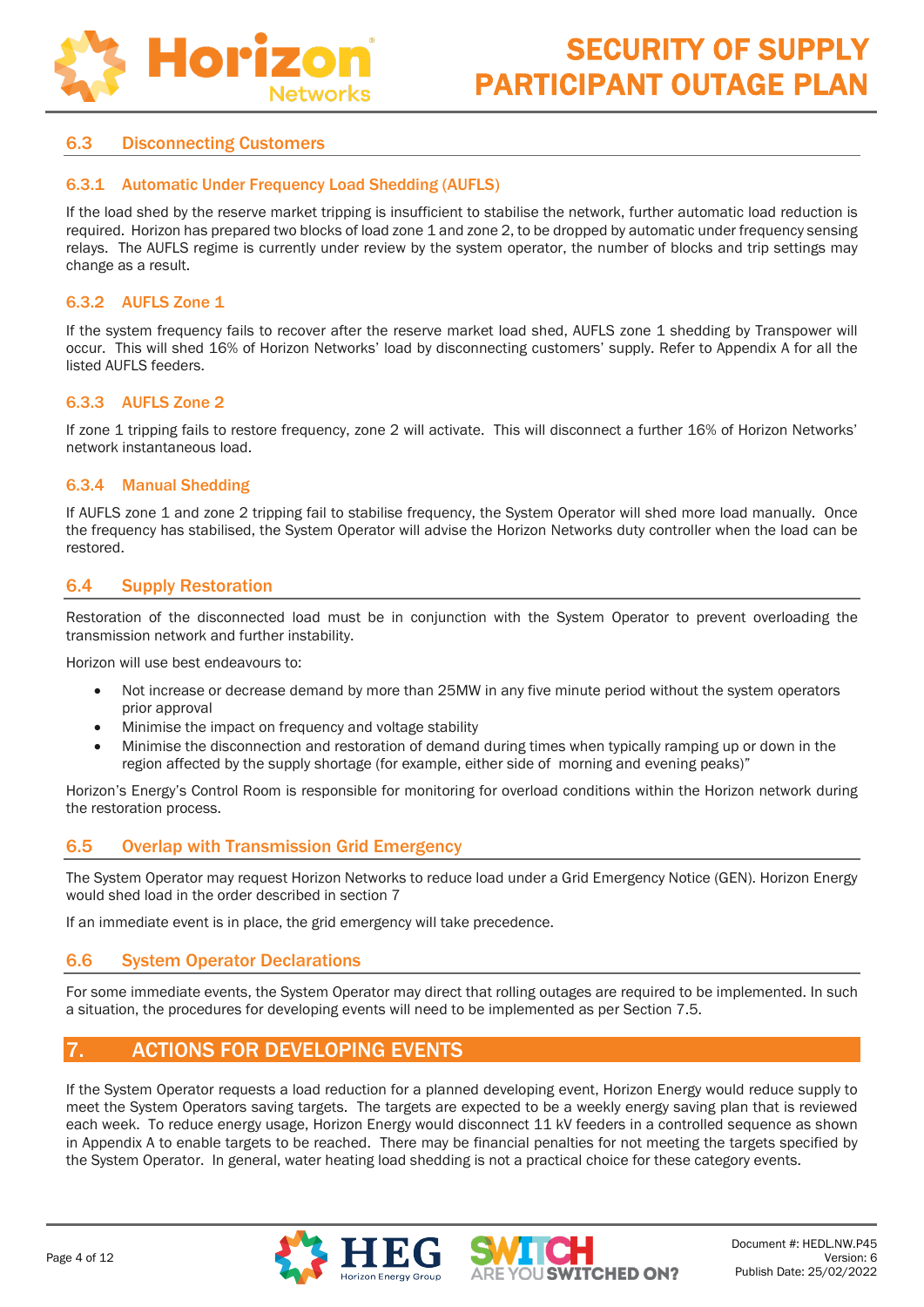

#### 7.1 Declaration of Developing Event

The System Operator will endeavour to provide 9 days prior notice of the requirement for weekly energy savings and an increase in the target on the weekly basis. It is also Horizon Networks' plan to notify the retailers via emails regarding the planned outage.

To make a supply shortage declaration, the System Operator would need to request a specific weekly energy saving target is to be established for a specific region within a particular time frame. A notification system similar to the GEN procedure would be appropriate.

The System Operator is expected to manage general media advertising of the need to conserve electricity and implement rolling outages when they are requested.

#### 7.2 Civil Defence

It is possible that a natural disaster could cause a major transmission or generation outage and could also lead to the declaration of a state of emergency of local emergency under the Civil Defence Emergency Management Act 2002 (CDEM Act). In these circumstances, there may also be a substantial reduction in demand in some locations due to natural disasters. A grid emergency may also be in place.

Section 60 of the CDEM Act provides that it is a duty of lifeline utilities (including generators and lines businesses) to ensure they can function to the fullest extent possible, during and after an emergency. It is envisaged that generators and lines businesses will have plans in place to work with groups established under the CDEM Act to recover from any natural disaster that affects their ability to provide services.

In addition to the provisions within the Code to coordinate supply and demand, the EMP, this SOROP, and participant rolling outage plans could provide a useful framework for coordinating reductions in electricity demand during a civil defence emergency.

#### 7.3 Criteria for Rolling Outages

To ensure public health and safety are preserved and costs to the economy are minimised, the Authority has provided a guideline for selecting rolling outage feeders as shown in Table 2. The rolling outage would start from the lower priority load to the higher ones. For example, the residential premises would be the first outage target followed by commercial and industrial customers and so forth.

| <b>Priority</b> | <b>Priority Concern</b>                      | <b>Maintain Supply to:</b>                                                                                                                                            |  |  |
|-----------------|----------------------------------------------|-----------------------------------------------------------------------------------------------------------------------------------------------------------------------|--|--|
|                 | Public health and safety                     | Major hospitals, air traffic control centres, and emergency operation centres                                                                                         |  |  |
| $\mathfrak{D}$  | Important public services                    | Energy control centres, communication networks, water and sewage<br>pumping, fuel delivery systems, major ports, public passenger transport, and<br>major supermarket |  |  |
| 3               | Public health and safety                     | Minor hospitals, medical centres, schools, and street lighting                                                                                                        |  |  |
|                 | Animal health and food<br>production/storage | Dairy farms, milk production facilities                                                                                                                               |  |  |
| 5               | Domestic production                          | Commercial and industrial premises                                                                                                                                    |  |  |
| 6               | Disruption to consumers                      | Residential premises                                                                                                                                                  |  |  |

Table 4 Rolling Outage Zones Priority For Supply

Since the rolling outages are generally implemented on a feeder-by-feeder basis, it is usually not feasible to discriminate between individual consumers. Horizon Networks will generally adopt an approach that leads to fewer and shorter outages for high-priority consumers.

#### 7.4 AUFLS and Rolling Outage Criteria

The requirement for an AUFLS event is to reduce the instantaneous load by two blocks of 16 %. Horizon has one major customer who is involved in the reserves market and can shed a portion of their load to meet the requirement of AUFLS group 1. This consumer average load is 27% of the total average network load and they can reduce up to 30% of their load.



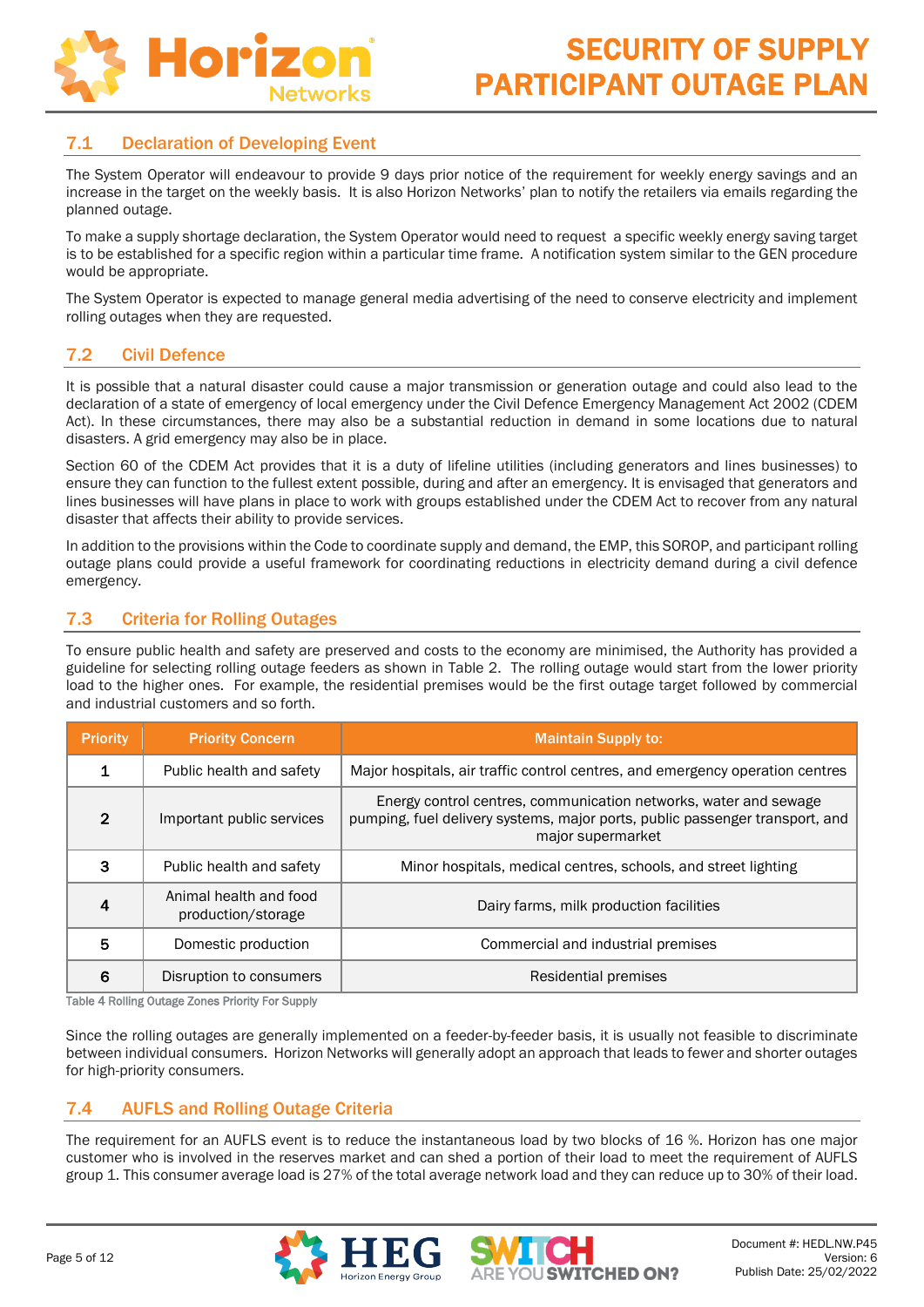

Major industrial loads make up 48% of the total demand. To keep these loads supplied requires heavy load reduction from domestic and commercial consumers especially during off-peak times.

AUFLS priority selection is made adhering to the principles in Table 2 except that major industrial loads are not generally shed based on the presumption that an under-frequency event is a short-term transient event.

Rolling outages are about reducing energy, power \* time is energy; larger area load cuts for short times are balanced against fewer cuts over longer periods. Generally, shorter outage periods over wider areas are preferred.

Rolling Outages are generally a longer-term planned event, so there is time to inform consumers of planned outages. This provides major industries time to organise controlled shutdowns. To reduce economic impacts the rolling outage plan focuses on domestic and rural feeders over industrial and commercial feeders to make savings up to the first 10% reduction. To achieve 15% or more reduction requires industries to shut down on a rolling basis. Negotiations would be undertaken with industries to arrange outage times.

It is highly likely with an electrical supply shortage that the Energy Market will incur high costs for energy. Industries are likely to make commercial decisions regarding their production vs costs independently of the rolling outage plans proposed and may voluntarily reduce loads. In this case, the total consumption will reduce, and the planned rolling outage areas or durations can be modified to accommodate these load reductions.

### 7.5 Grid Emergency – GEN – Immediate Event

If the System Operator declares an immediate event grid emergency or an immediate event grid emergency during a developing event, the grid emergency will take priority,

For an immediate event, load management to meet the requested load reduction targets required by the System Operator will be carried out in the following order.

- 1) Hot water load shedding
- 2) Operation of embedded backup generation
- 3) Initiate pre-agreed load shedding from major industrial customers
- 4) Activate the rolling outage groups listed in Appendix A

To minimise the overall customer impact, it is preferable to prioritise disconnecting large loads before disconnecting multiple feeders.

The notification time from the System Operator for a fast-developing immediate event may be from minutes to hours. A short-term grid emergency event is likely to be only for the duration of a single peak period and is unlikely to exceed 4 hours.

For a long-term event, the plan outlined in Appendix A will be used.

### 7.6 Rolling Outage and Methodology for Long-Term Developing Events.

Rolling outages are a last resort measure for managing severe energy shortages. Under normal conditions, they should not be necessary, but it is prudent to plan for contingencies where they may be required. The General Manager Network, Operations Manager, and Planning Engineer will review the weekly saving target and prepare or modify the plan for the coming week based on the updated saving target required from the Authority.

In general, a daily week-ahead forecast should be provided to the security coordinator at the System Operator and a variation of  $\pm 20\%$  in the forecast will need to be notified. The plan will also be forwarded to the retailers for consumer and media notification. Rolling outages will wherever possible disconnect feeders following the priority listed in table 2 in the appendix. The number of feeders and the outage period for every week will depend on the level of saving required to meet the target.

If required historical data for the same period of the previous year will be used to update the energy flows on a feeder by feeder basis for future rolling outage schedules. Both the average daily power flow and the power flow between key times per feeder will be analysed to provide a closer prediction on the coming energy-saving plan as most of the outages will take place during the daytime for health and safety concerns. However, the schedule for processing the outage during the week will be approximate and could vary daily due to the network or System Operator's constraint. Horizon will endeavour to keep rolling outages to any consumer no longer than 4 hours per day for a 5% saving target.

The network has been divided into 7 load groups, A-G.



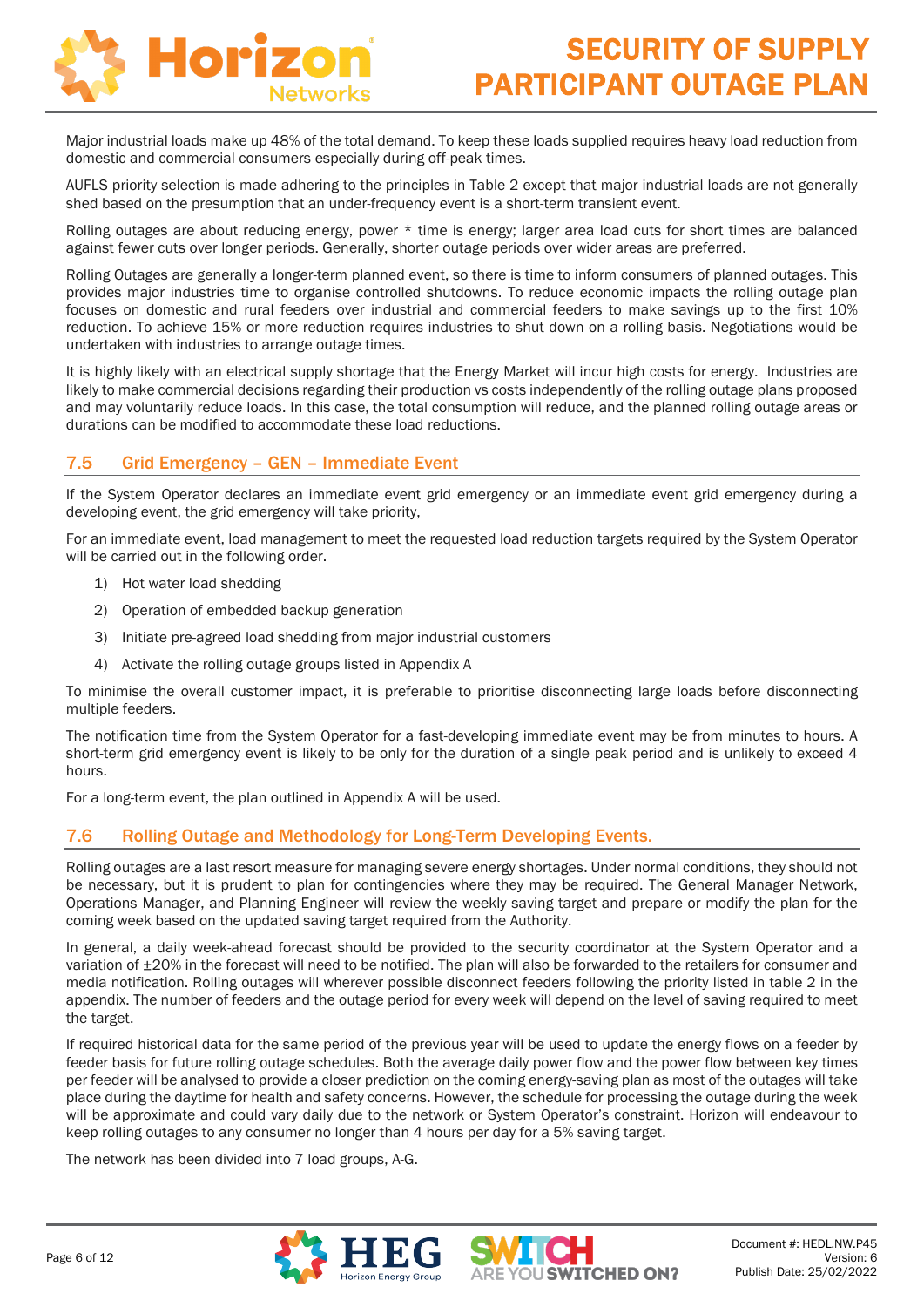

| <b>Load Group</b>                      | <b>Description</b>            | <b>Estimated % load of network</b> | <b>Average MW per hour</b> |  |
|----------------------------------------|-------------------------------|------------------------------------|----------------------------|--|
| A                                      | Rural                         | 6.3%                               | 3.7                        |  |
| B                                      | Rural                         | 6.3%                               | 3.7                        |  |
| C.                                     | Mixed rural and urban         | 7.1%                               | 4.2                        |  |
| D                                      | Mostly urban                  | 15.3%                              | 9.0                        |  |
| E<br>Higher priority urban, commercial |                               | 16.4                               | 9.7                        |  |
| F                                      | Large Industrial              | 20.3%                              | 12.0                       |  |
| G<br>Direct Connect Industrial Load    |                               | 28.3%                              | 16.7                       |  |
| M                                      | <b>Operational Discretion</b> | Varies                             | Varies                     |  |

Table 5 Feeder Load Groups

Load groups to achieve each target daily saving are below;

| % saving | <b>Load Group</b> | Outage duration per 24 hours |                                                                                       |
|----------|-------------------|------------------------------|---------------------------------------------------------------------------------------|
| 5%       | A,B,C,D           | 4 hours                      |                                                                                       |
| 10%      | A, B, C, D, E     | 5 hours                      |                                                                                       |
| 15%      | A,B,C,D,E,F       | 5 hours                      |                                                                                       |
| 20% or   | G                 | 17 hours                     | Outage duration will be amended depending<br>on industrial outages for groups F and G |
| 20%      | A, B, C, D, E, F  | 7 hours                      |                                                                                       |
| 25% or   | A, B, C, D, E, F  | 10 hours                     |                                                                                       |
| 25%      | G                 | 24 hours                     |                                                                                       |

Table 6 Load Groups Estimated Daily Savings

Groups A-E will be rotated for different times during the day. It may be more desirable to have two or shorter outage periods per group per day rather than one longer outage.

Groups F, G will generally be by agreed outage start times and duration.

### 7.7 Target Monitoring

As part of the monitoring process, Horizon Energy is required to report compliance to the System Operator. The energysaving against the target from our historical data will be reviewed as a parallel check with our saving feedback from the System Operator. Horizon will review and coordinate the status (increase, decrease, or no change) of rolling outages for the next seven days based on the updated requirement from the System Operator.

Horizon Networks, Network Controllers may use remote-controlled switches to refine their ability to meet the load control requirements.

#### 7.8 Log of Rolling Outages

The Network Controller is required to fill in the rolling outage log sheet, which includes the times of disconnection and reconnection of all feeder interruptions. This will be used to monitor the rolling outage program. The log sheet is shown in Appendix B.

### 7.9 Contingent Events



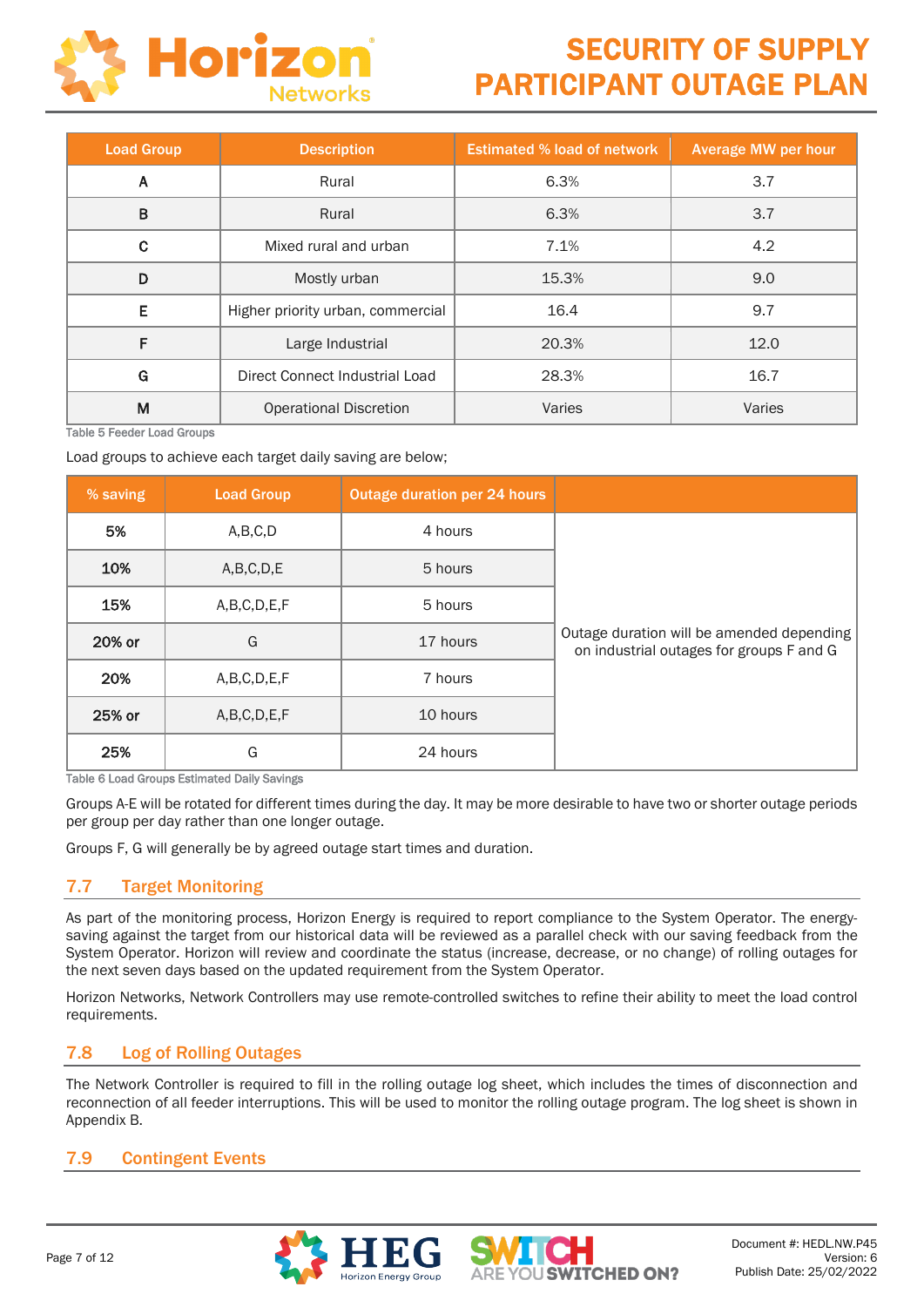

If an unplanned event occurs, such as Civil Defence Emergency that could alter the planned rolling outage, the control room will be responsible for communicating with retailers of any changes to the advertised program.

#### 8. COMMUNICATION

The System Operator can contact Horizon Networks using the following details:

#### Mail Address

Horizon Energy Distribution Ltd. P.O. Box 281 Whakatane 3158

#### Physical Address

Level 4 Commerce Plaza 52 Commerce Street Whakatane 3120

Phone: 07 306 2900 Fax: 07 306 2907

#### 8.1 Shutdown Notification

Horizon Networks will acknowledge receipt of a direction to save energy, as required under Section 6.13 of the System Operator's PROP. The Network Controller will acknowledge that they have received the direction to save energy by return email to the System Operator.

Before implementing the rolling outage plan, Horizon Networks will notify the outages via a public notice, and publish the rolling schedule through local media. The time and extend of advertised outages will be approximate. The retailers will also be advised in advance regarding the pending outages via emails. Horizon Networks will also be in contact with other agencies such as Civil Defence, Local and Regional Councils regarding outages

For immediate events, Horizon is unlikely to be able to notify consumers in advance but would attempt to notify by radio, social media, and the Outage Portal website and phone apps.

Emergency events (AUFLS) outage events will be notified in arrears on Horizon Networks website Outage Portal and Horizon Networks Outage phone app.

### 8.2 Communication with System Operator

Prior to notifying and implementing a rolling outage plan, Horizon Networks will consult with the System Operator Security Coordinator to establish a process for shedding and restoration.

All communications with the System Operator will be between Horizon's Control Room and Transpower's Regional Operating Centre through normal communication systems (telephone & email)

#### 8.3 Consumer Liaison

For major consumers, with dedicated HV feeder supplies, short-term rolling outages may not be appropriate. As an alternative, longer single outages could be offered if that was easier for them to plan for.

Other consumers are advised to contact their retailer for information on the priority of the feeder they are supplied from and outage times.

#### 8.4 Retailer Agreements

Horizon Energy has no agreements with retailers or consumers on the Horizon network that may adversely affect Horizon Network's ability to comply with System Operator directions, as required under Section 6.10 of the System Operator's PROP.

#### 8.4 Vulnerable Consumers

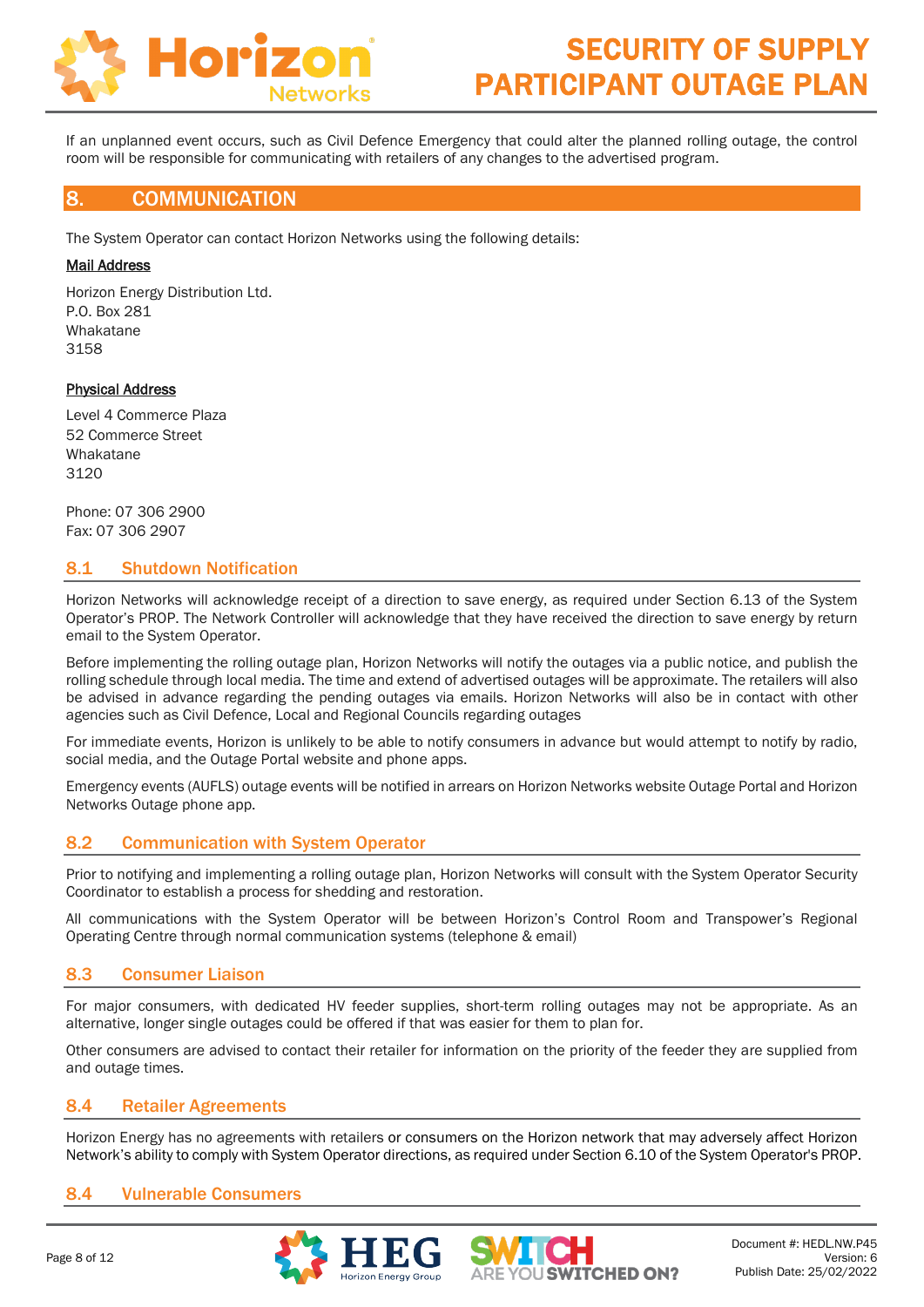

Retailers maintain lists of consumers with health and safety issues. It is not feasible for Horizon Networks to prevent rolling outages affecting individual vulnerable consumers. During rolling outages, Horizon Energy will notify retailers so that they can in turn notify vulnerable consumers.

#### 8.5 System Operator – Contact Details

Horizon Energy will contact the System Operator for administration purposes (including reporting performance against targets) using the following details:

System Operator Ph: 04 590 7000 22 Boulcott Street PO Box 1021 Wellington 6011

Email: [system.operator@transpower.co.nz](mailto:system.operator@transpower.co.nz)

## *9.* RELATED POLICIES, PROCEDURES AND FORMS

| <b>REFERENCE</b> | <b>TITLE &amp; DESCRIPTION</b>                    |
|------------------|---------------------------------------------------|
| 393S045          | Automatic Under-Frequency Load System Maintenance |

## 10. CONTACT FOR FURTHER INFORMATION

If you have any queries regarding the content of this Standard Operating Procedure or need further clarification, contact the Operations Manager, Horizon Energy Distribution Limited, 07 306 2943 or email: [controlroom@horizonnetworks.nz](mailto:controlroom@horizonnetworks.nz)

## 11. REVISION HISTORY

| <b>REVISION</b> | <b>PUBLISH DATE</b> | <b>DESCRIPTION OF CHANGE</b>                                                         |  |  |
|-----------------|---------------------|--------------------------------------------------------------------------------------|--|--|
| 1.0             | 05/07/2017          | Changed to Horizon Networks throughout the document - Updated<br>tables              |  |  |
| 2.0             | 06/11/2020          | Document transferred onto a new template, Section 7.4 and<br>Appendix tables updated |  |  |
| 3.0             | 25/02/2022          | Grid emergency actions updated, Section 7.5                                          |  |  |



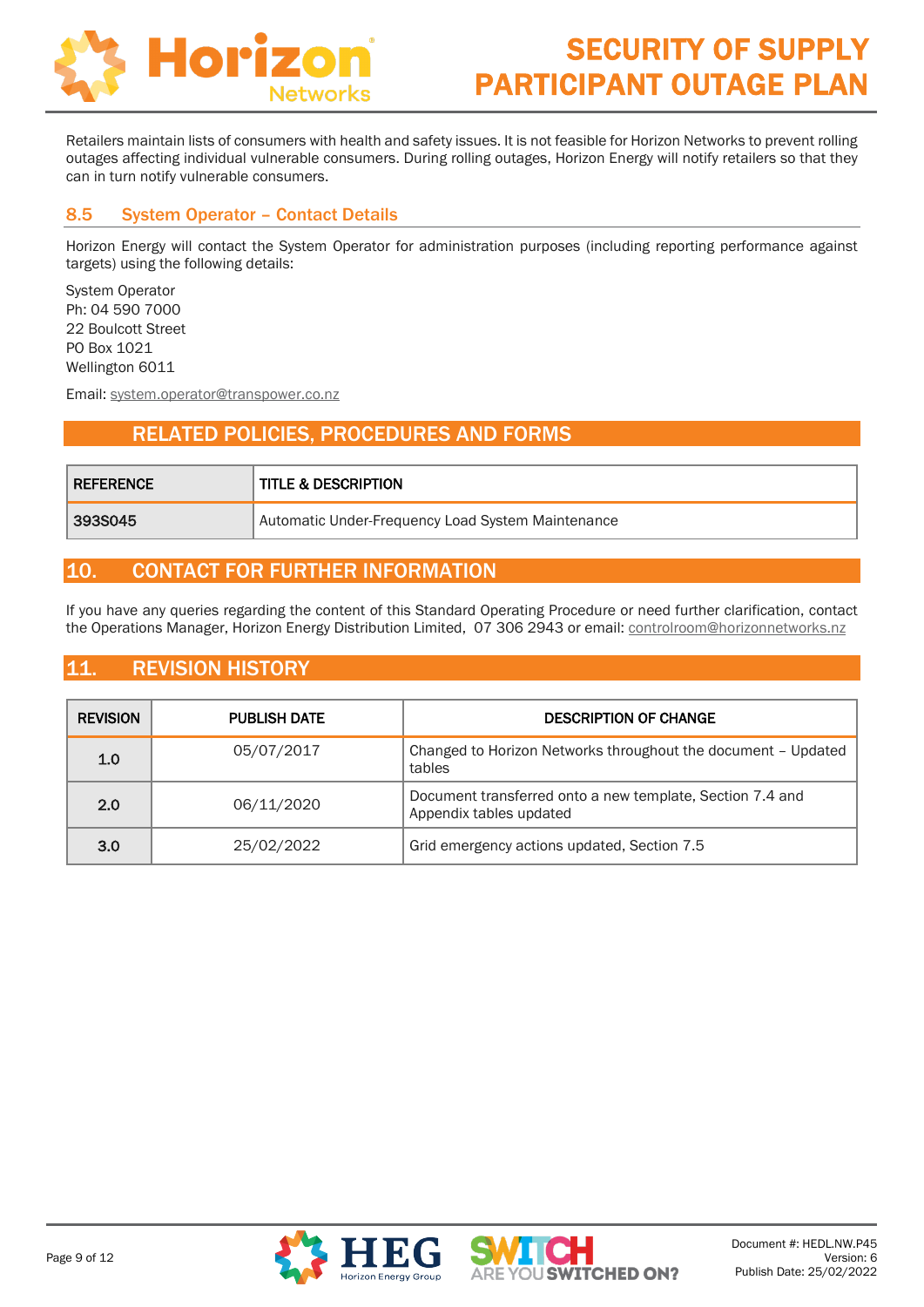

## 12. APPENDIX A – ROLLING FEEDER LOADS AND CUSTOMERS

| <b>GXP</b>       | Rolling Outages may Occur (Yes / No) | Reasons for there being no rolling<br>outages |  |
|------------------|--------------------------------------|-----------------------------------------------|--|
| <b>EDGECUMBE</b> | Yes                                  | N/A                                           |  |
| <b>KAWERAU</b>   | Yes                                  | N/A                                           |  |
| <b>WAIOTAHI</b>  | Yes                                  | N/A                                           |  |

|                  | <b>Automatic Under Frequency and Rolling Outage Groups</b> |                     |             |                    |                                       |  |
|------------------|------------------------------------------------------------|---------------------|-------------|--------------------|---------------------------------------|--|
| <b>GXP</b>       | <b>Zone Substation</b>                                     | Feeder              | CB          | <b>AUFLS Group</b> | <b>Rolling Outage</b><br><b>Group</b> |  |
| <b>ANIWHENUA</b> | <b>GALATEA</b>                                             | <b>GALATEA</b>      | GL21        | $\overline{2}$     | $\mathsf A$                           |  |
|                  |                                                            | <b>GOLF ROAD</b>    | GL27        | $\mathbf 1$        | A                                     |  |
|                  |                                                            | <b>JOLLY ROAD</b>   | GL28        | $\mathbf 1$        | B                                     |  |
|                  |                                                            | <b>MINGINUI</b>     | GL23        | $\overline{2}$     | $\mathsf A$                           |  |
|                  |                                                            | <b>MURUPARA</b>     | GL22        | <b>NA</b>          | D                                     |  |
|                  | KAINGAROA                                                  | <b>DUNN ROAD</b>    | <b>KA32</b> | $\mathbf 1$        | D                                     |  |
|                  |                                                            | <b>KA31</b>         | <b>KA31</b> | $\overline{2}$     | E                                     |  |
| <b>EDGECUMBE</b> | <b>EAST BANK</b>                                           | ANCHOR2             | EB02        | <b>NA</b>          | M                                     |  |
|                  |                                                            | AWAROA              | EB01        | $\overline{2}$     | E                                     |  |
|                  |                                                            | <b>THORNTON</b>     | EB04        | $\mathbf 1$        | B                                     |  |
|                  |                                                            | <b>WESTBANK</b>     | EB03/PL72   | $\overline{2}$     | D                                     |  |
|                  | <b>KOPE</b>                                                | <b>KING ST</b>      | <b>KS14</b> | <b>NA</b>          | M                                     |  |
|                  |                                                            | <b>REX MORPETH</b>  | <b>KS12</b> | <b>NA</b>          | E                                     |  |
|                  |                                                            | <b>STRAND NORTH</b> | <b>KS11</b> | <b>NA</b>          | E                                     |  |
|                  |                                                            | STRAND SOUTH        | <b>KS15</b> | <b>NA</b>          | D                                     |  |
|                  |                                                            | <b>VICTORIA</b>     | <b>KS13</b> | $\overline{2}$     | $\mathsf C$                           |  |
|                  | OHOPE                                                      | <b>HARBOUR</b>      | <b>OH79</b> | $\overline{2}$     | D                                     |  |
|                  |                                                            | <b>POHUTUKAWA</b>   | OH78        | <b>NA</b>          | E                                     |  |
|                  | <b>PLAINS</b>                                              | <b>AWAITI</b>       | <b>PL42</b> | $\mathbf 1$        | $\mathsf C$                           |  |
|                  |                                                            | <b>AWAKERI</b>      | <b>PL52</b> | $\mathbf 1$        | A                                     |  |
|                  |                                                            | <b>MANAWAHE</b>     | <b>PL32</b> | $\mathbf 1$        | B                                     |  |
|                  |                                                            | TE TEKO             | <b>PL22</b> | $\mathbf 1$        | $\mathsf C$                           |  |
|                  | STATION RD                                                 | ANGLE RD            | <b>SR31</b> | $\sqrt{2}$         | $\mathsf C$                           |  |
|                  |                                                            | <b>CITY SOUTH</b>   | <b>SR37</b> | $\overline{2}$     | F                                     |  |
|                  |                                                            | <b>MOKOROA</b>      | <b>SR29</b> | $\mathbf 1$        | G                                     |  |
|                  |                                                            | PIRIPAI             | <b>SR38</b> | $\overline{2}$     | D                                     |  |
|                  |                                                            | <b>RUATOKI</b>      | <b>SR35</b> | $\mathbf 1$        | A                                     |  |
|                  |                                                            | <b>TANEATUA</b>     | <b>SR33</b> | $\mathbf{1}$       | D                                     |  |



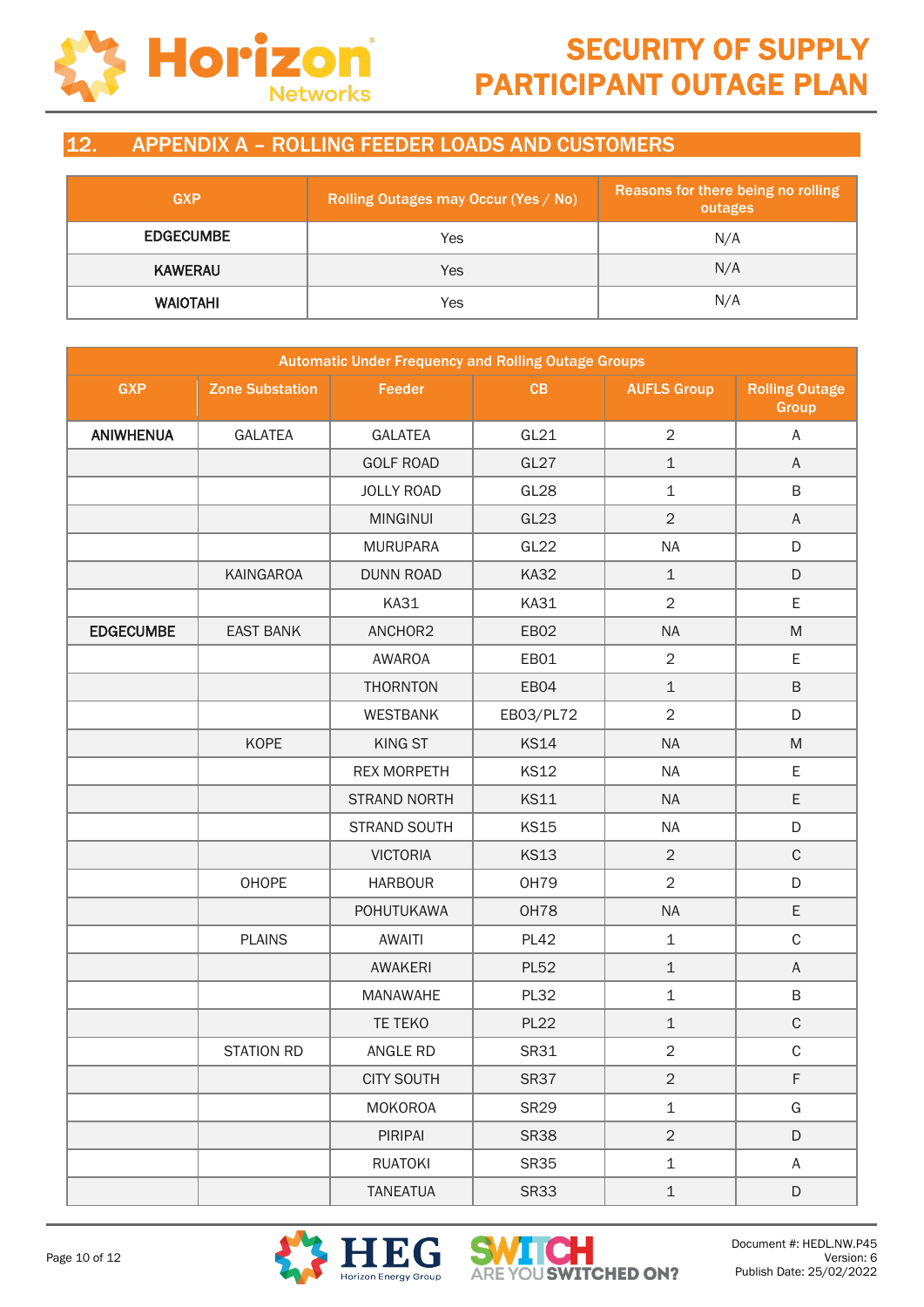

| <b>Automatic Under Frequency and Rolling Outage Groups</b> |                        |                   |             |                    |                                |  |  |  |  |  |
|------------------------------------------------------------|------------------------|-------------------|-------------|--------------------|--------------------------------|--|--|--|--|--|
| <b>GXP</b>                                                 | <b>Zone Substation</b> | Feeder            | CB          | <b>AUFLS Group</b> | <b>Rolling Outage</b><br>Group |  |  |  |  |  |
|                                                            | <b>WBM</b>             |                   | 2242+2182   | <b>NA</b>          | G                              |  |  |  |  |  |
| <b>KAWERAU</b>                                             | KAWERAU                | KAWERAU           | 2742        | <b>NA</b>          | E                              |  |  |  |  |  |
|                                                            |                        | <b>KEA FEEDER</b> | 2752        | <b>NA</b>          | E                              |  |  |  |  |  |
|                                                            |                        | <b>ONEPU</b>      | 2792        | <b>NA</b>          | F                              |  |  |  |  |  |
|                                                            |                        | <b>PLATEAU</b>    | 2802        | <b>NA</b>          | D                              |  |  |  |  |  |
|                                                            |                        | <b>SPENCER</b>    | 2762        | <b>NA</b>          | F                              |  |  |  |  |  |
|                                                            |                        | <b>TARAWERA</b>   | 2842        | <b>NA</b>          | E                              |  |  |  |  |  |
| <b>WAIOTAHI</b>                                            | <b>WAIOTAHI</b>        | <b>WAIMANA</b>    | WT14        | $\mathbf{1}$       | $\sf B$                        |  |  |  |  |  |
|                                                            |                        | <b>FACTORY</b>    | WT11        | <b>NA</b>          | F                              |  |  |  |  |  |
|                                                            |                        | <b>HOSPITAL</b>   | <b>WT13</b> | $\overline{2}$     | F                              |  |  |  |  |  |
|                                                            |                        | <b>OPOTIKI</b>    | WT12        | <b>NA</b>          | D                              |  |  |  |  |  |
|                                                            | <b>OPOTIKI</b>         | <b>COAST</b>      | <b>OP22</b> | $\overline{2}$     | A                              |  |  |  |  |  |
|                                                            |                        | <b>OTARA</b>      | OP29        | $\mathbf 1$        | B                              |  |  |  |  |  |
| <b>TE KAHA</b>                                             | <b>TE KAHA</b>         | <b>TE KAHA</b>    | <b>TK22</b> | $\overline{2}$     | B                              |  |  |  |  |  |
| <b>WAIOTAHI</b>                                            |                        | <b>WAIHAU BAY</b> | <b>TK23</b> | $\mathbf 1$        | A                              |  |  |  |  |  |